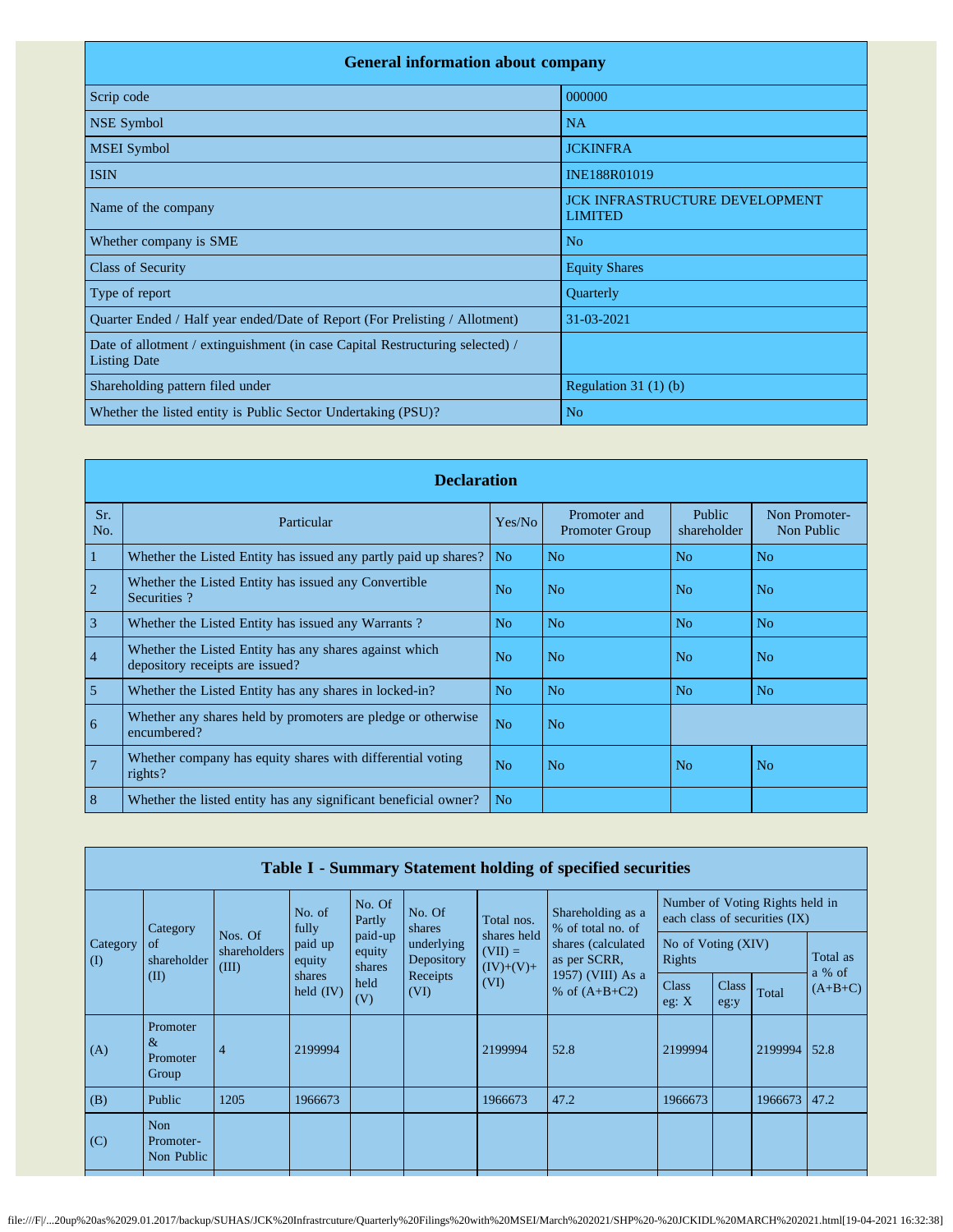| (C1) | <b>Shares</b><br>underlying<br><b>DRs</b>             |      |         |  |         |     |         |         |     |
|------|-------------------------------------------------------|------|---------|--|---------|-----|---------|---------|-----|
| (C2) | <b>Shares</b><br>held by<br>Employee<br><b>Trusts</b> |      |         |  |         |     |         |         |     |
|      | Total                                                 | 1209 | 4166667 |  | 4166667 | 100 | 4166667 | 4166667 | 100 |

|          |                                                |                                                                                                                                                                         |                                                  |                                                                    | Table I - Summary Statement holding of specified securities                                              |                                                         |                                        |                                                                               |                                |                                       |
|----------|------------------------------------------------|-------------------------------------------------------------------------------------------------------------------------------------------------------------------------|--------------------------------------------------|--------------------------------------------------------------------|----------------------------------------------------------------------------------------------------------|---------------------------------------------------------|----------------------------------------|-------------------------------------------------------------------------------|--------------------------------|---------------------------------------|
| Category | Category<br>of<br>shareholder                  | No. Of<br>No. of<br><b>Shares</b><br><b>Shares</b><br>Underlying<br>Underlying<br>Outstanding<br>Outstanding<br>convertible<br>Warrants<br>securities<br>$(X_i)$<br>(X) |                                                  | No. Of Shares<br>Underlying<br>Outstanding<br>convertible          | Shareholding, as a %<br>assuming full<br>conversion of<br>convertible securities (<br>as a percentage of |                                                         | Number of<br>Locked in<br>shares (XII) | Number of<br><b>Shares</b><br>pledged or<br>otherwise<br>encumbered<br>(XIII) |                                | Number of<br>equity shares<br>held in |
| $\rm(D)$ | (II)                                           |                                                                                                                                                                         | securities and<br>No. Of<br>Warrants (Xi)<br>(a) | diluted share capital)<br>$(XI)=(VII)+(X)$ As a<br>% of $(A+B+C2)$ | No.<br>(a)                                                                                               | As a<br>$%$ of<br>total<br><b>Shares</b><br>held<br>(b) | No.<br>(a)                             | As a<br>$%$ of<br>total<br><b>Shares</b><br>held<br>(b)                       | dematerialized<br>form $(XIV)$ |                                       |
| (A)      | Promoter<br>$\&$<br>Promoter<br>Group          |                                                                                                                                                                         |                                                  |                                                                    | 52.8                                                                                                     |                                                         |                                        |                                                                               |                                | 2199994                               |
| (B)      | Public                                         |                                                                                                                                                                         |                                                  |                                                                    | 47.2                                                                                                     |                                                         |                                        |                                                                               |                                | 544230                                |
| (C)      | <b>Non</b><br>Promoter-<br>Non Public          |                                                                                                                                                                         |                                                  |                                                                    |                                                                                                          |                                                         |                                        |                                                                               |                                |                                       |
| (C1)     | <b>Shares</b><br>underlying<br><b>DRs</b>      |                                                                                                                                                                         |                                                  |                                                                    |                                                                                                          |                                                         |                                        |                                                                               |                                |                                       |
| (C2)     | Shares held<br>by<br>Employee<br><b>Trusts</b> |                                                                                                                                                                         |                                                  |                                                                    |                                                                                                          |                                                         |                                        |                                                                               |                                |                                       |
|          | Total                                          |                                                                                                                                                                         |                                                  |                                                                    | 100                                                                                                      |                                                         |                                        |                                                                               |                                | 2744224                               |

| Table II - Statement showing shareholding pattern of the Promoter and Promoter Group |                                                                                                                         |                                           |                   |                                |                                          |                                                            |                                               |                              |       |                                                                  |      |
|--------------------------------------------------------------------------------------|-------------------------------------------------------------------------------------------------------------------------|-------------------------------------------|-------------------|--------------------------------|------------------------------------------|------------------------------------------------------------|-----------------------------------------------|------------------------------|-------|------------------------------------------------------------------|------|
|                                                                                      | fully<br>Category $\&$<br>Nos. Of<br>Name of the<br>shareholders<br>equity<br>Shareholders (I)<br>(III)<br>held<br>(IV) |                                           | No. of<br>paid up | No.<br>Of                      |                                          |                                                            | Shareholding<br>as a % of                     |                              |       | Number of Voting Rights held in<br>each class of securities (IX) |      |
| Sr.                                                                                  |                                                                                                                         |                                           |                   | Partly<br>paid-<br><b>up</b>   | No. Of<br>shares<br>shares<br>underlying | Total nos.<br>$\text{held (VII)}$                          | total no. of<br>shares<br><i>(calculated)</i> | No of Voting (XIV)<br>Rights |       |                                                                  |      |
|                                                                                      |                                                                                                                         | shares<br>equity<br>shares<br>held<br>(V) |                   | Depository<br>Receipts<br>(VI) | =<br>$(IV)+(V)+$<br>(VI)                 | as per<br>SCRR.<br>1957) (VIII)<br>As a % of<br>$(A+B+C2)$ | Class eg:<br>X                                | Class<br>eg:y                | Total | of<br>Total<br>Voting<br>rights                                  |      |
| $\overline{A}$                                                                       | Table II - Statement showing shareholding pattern of the Promoter and Promoter Group                                    |                                           |                   |                                |                                          |                                                            |                                               |                              |       |                                                                  |      |
| (1)                                                                                  | Indian                                                                                                                  |                                           |                   |                                |                                          |                                                            |                                               |                              |       |                                                                  |      |
| (a)                                                                                  | Individuals/Hindu<br>undivided Family                                                                                   | $\overline{4}$                            | 2199994           |                                |                                          | 2199994                                                    | 52.8                                          | 2199994                      |       | 2199994                                                          | 52.8 |
| Sub-Total $(A)(1)$                                                                   |                                                                                                                         | $\overline{4}$                            | 2199994           |                                |                                          | 2199994                                                    | 52.8                                          | 2199994                      |       | 2199994                                                          | 52.8 |
| (2)                                                                                  | Foreign                                                                                                                 |                                           |                   |                                |                                          |                                                            |                                               |                              |       |                                                                  |      |
|                                                                                      |                                                                                                                         |                                           |                   |                                |                                          |                                                            |                                               |                              |       |                                                                  |      |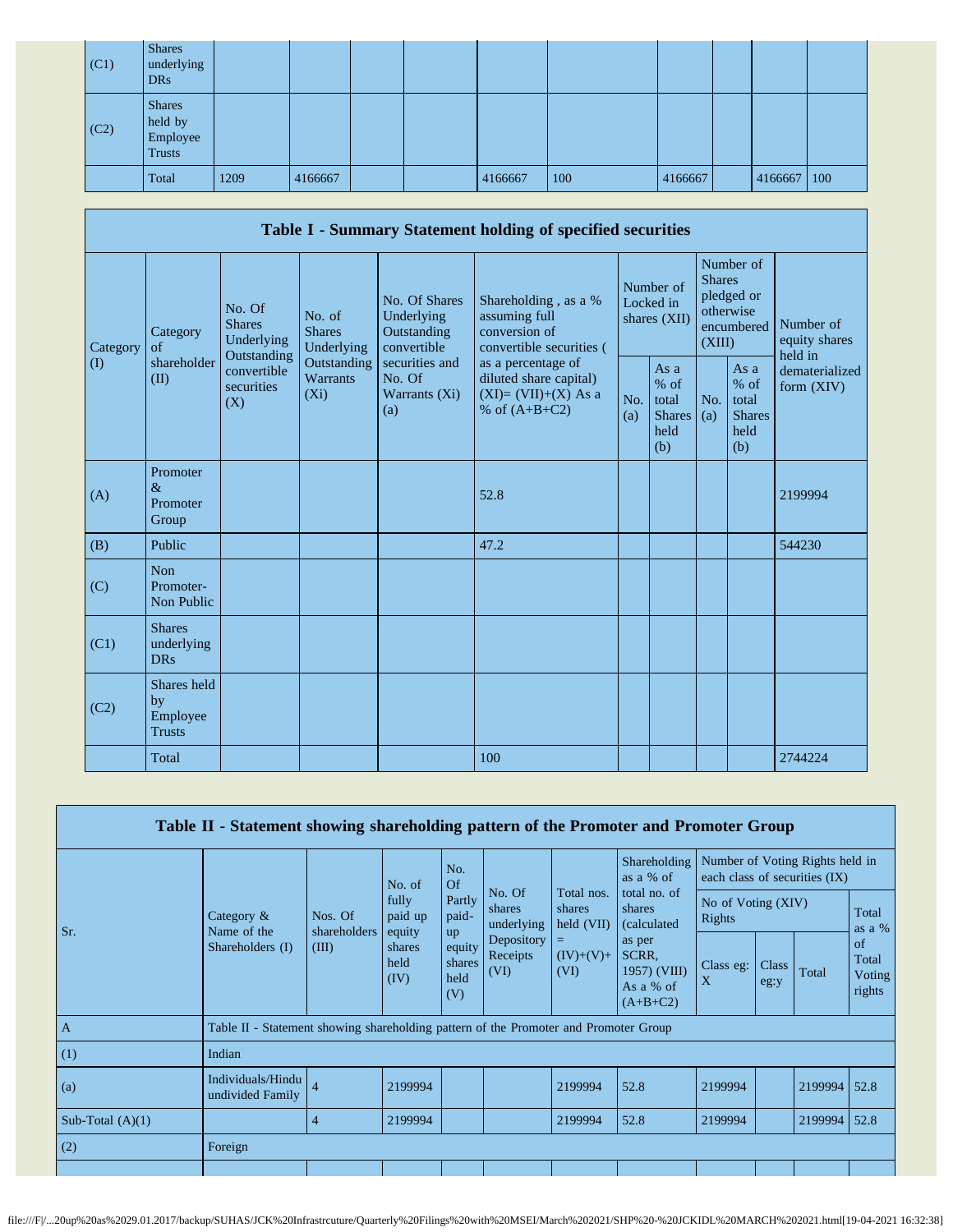| Total Shareholding of<br>Promoter and Promoter<br>Group $(A)=(A)(1)+(A)(2)$ |                                                                                                                     | $\overline{4}$                                                               | 2199994 |  |  | 2199994 | 52.8  | 2199994 |  | 2199994 | 52.8  |
|-----------------------------------------------------------------------------|---------------------------------------------------------------------------------------------------------------------|------------------------------------------------------------------------------|---------|--|--|---------|-------|---------|--|---------|-------|
| $\mathbf{B}$                                                                |                                                                                                                     | Table III - Statement showing shareholding pattern of the Public shareholder |         |  |  |         |       |         |  |         |       |
| (1)                                                                         | <b>Institutions</b>                                                                                                 |                                                                              |         |  |  |         |       |         |  |         |       |
| (f)                                                                         | Financial<br>Institutions/<br><b>Banks</b>                                                                          | 1                                                                            | 63000   |  |  | 63000   | 1.51  | 63000   |  | 63000   | 1.51  |
| Sub-Total $(B)(1)$                                                          |                                                                                                                     | 1                                                                            | 63000   |  |  | 63000   | 1.51  | 63000   |  | 63000   | 1.51  |
| (3)                                                                         | Non-institutions                                                                                                    |                                                                              |         |  |  |         |       |         |  |         |       |
| (a(i))                                                                      | Individuals -<br>i.Individual<br>shareholders<br>holding nominal<br>share capital up<br>to Rs. 2 lakhs.             | 1190                                                                         | 808274  |  |  | 808274  | 19.4  | 808274  |  | 808274  | 19.4  |
| (a(ii))                                                                     | Individuals - ii.<br>Individual<br>shareholders<br>holding nominal<br>share capital in<br>excess of Rs. 2<br>lakhs. | 13                                                                           | 1094732 |  |  | 1094732 | 26.27 | 1094732 |  | 1094732 | 26.27 |
| (e)                                                                         | Any Other<br>(specify)                                                                                              | 1                                                                            | 667     |  |  | 667     | 0.02  | 667     |  | 667     | 0.02  |
| Sub-Total $(B)(3)$                                                          |                                                                                                                     | 1204                                                                         | 1903673 |  |  | 1903673 | 45.69 | 1903673 |  | 1903673 | 45.69 |
| <b>Total Public</b><br>Shareholding<br>$(B)=(B)(1)+(B)(2)+(B)(3)$           |                                                                                                                     | 1205                                                                         | 1966673 |  |  | 1966673 | 47.2  | 1966673 |  | 1966673 | 47.2  |
| $\mathbf C$                                                                 | Table IV - Statement showing shareholding pattern of the Non Promoter- Non Public shareholder                       |                                                                              |         |  |  |         |       |         |  |         |       |
| Total $(A+B+C2)$                                                            |                                                                                                                     | 1209                                                                         | 4166667 |  |  | 4166667 | 100   | 4166667 |  | 4166667 | 100   |
| Total $(A+B+C)$                                                             |                                                                                                                     | 1209                                                                         | 4166667 |  |  | 4166667 | 100   | 4166667 |  | 4166667 | 100   |

|                                                                                    |                                                      |                                                                              |                                                           | Table II - Statement showing shareholding pattern of the Promoter and Promoter Group      |                                        |                                                           |                                                                               |                                                           |                                       |  |
|------------------------------------------------------------------------------------|------------------------------------------------------|------------------------------------------------------------------------------|-----------------------------------------------------------|-------------------------------------------------------------------------------------------|----------------------------------------|-----------------------------------------------------------|-------------------------------------------------------------------------------|-----------------------------------------------------------|---------------------------------------|--|
| Sr.                                                                                | No. Of<br><b>Shares</b><br>Underlying<br>Outstanding | No. of<br><b>Shares</b><br>Underlying                                        | No. Of Shares<br>Underlying<br>Outstanding<br>convertible | Shareholding, as a<br>% assuming full<br>conversion of<br>convertible securities          | Number of<br>Locked in<br>shares (XII) |                                                           | Number of<br><b>Shares</b><br>pledged or<br>otherwise<br>encumbered<br>(XIII) |                                                           | Number of<br>equity shares<br>held in |  |
|                                                                                    | convertible<br>securities<br>(X)                     | Outstanding<br><b>Warrants</b><br>$(X_i)$                                    | securities and<br>No. Of<br>Warrants (Xi)<br>(a)          | (as a percentage of<br>diluted share capital)<br>$(XI)=(VII)+(X) As$<br>a % of $(A+B+C2)$ | No.<br>(a)                             | As $a$<br>$%$ of<br>total<br><b>Shares</b><br>held<br>(b) | No.<br>(a)                                                                    | As $a$<br>$%$ of<br>total<br><b>Shares</b><br>held<br>(b) | dematerialized<br>form $(XIV)$        |  |
| $\mathbf{A}$                                                                       |                                                      |                                                                              |                                                           | Table II - Statement showing shareholding pattern of the Promoter and Promoter Group      |                                        |                                                           |                                                                               |                                                           |                                       |  |
| (1)                                                                                | Indian                                               |                                                                              |                                                           |                                                                                           |                                        |                                                           |                                                                               |                                                           |                                       |  |
| (a)                                                                                |                                                      |                                                                              |                                                           | 52.8                                                                                      |                                        |                                                           |                                                                               |                                                           | 2199994                               |  |
| Sub-Total $(A)(1)$                                                                 |                                                      |                                                                              |                                                           | 52.8                                                                                      |                                        |                                                           |                                                                               |                                                           | 2199994                               |  |
| (2)                                                                                | Foreign                                              |                                                                              |                                                           |                                                                                           |                                        |                                                           |                                                                               |                                                           |                                       |  |
| Total Shareholding of<br><b>Promoter and Promoter</b><br>Group $(A)=(A)(1)+(A)(2)$ |                                                      |                                                                              |                                                           | 52.8                                                                                      |                                        |                                                           |                                                                               |                                                           | 2199994                               |  |
| $\mathbf B$                                                                        |                                                      | Table III - Statement showing shareholding pattern of the Public shareholder |                                                           |                                                                                           |                                        |                                                           |                                                                               |                                                           |                                       |  |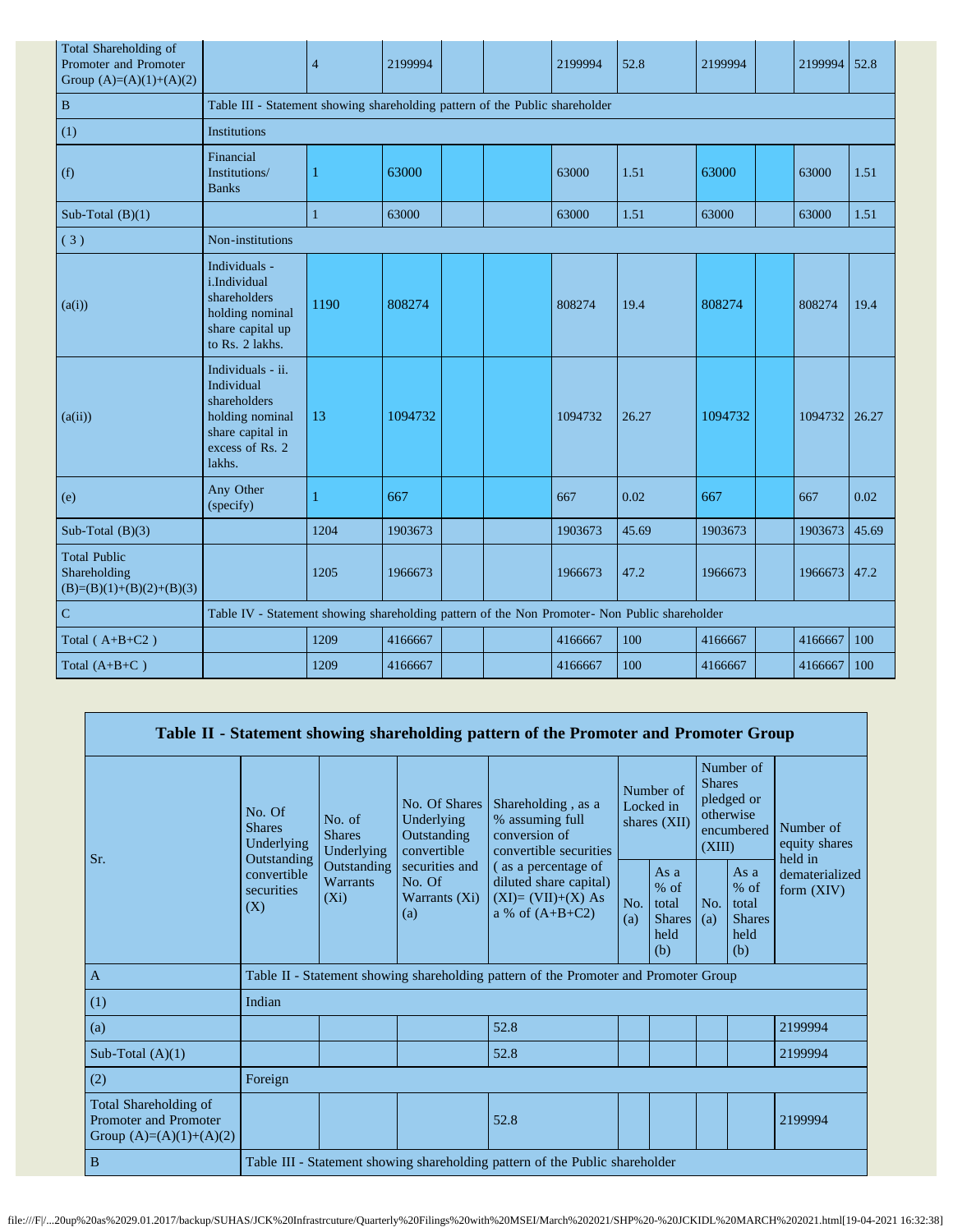| (1)                                                               | <b>Institutions</b> |  |                                                                                               |  |  |          |
|-------------------------------------------------------------------|---------------------|--|-----------------------------------------------------------------------------------------------|--|--|----------|
| (f)                                                               |                     |  | 1.51                                                                                          |  |  | 63000    |
| Sub-Total $(B)(1)$                                                |                     |  | 1.51                                                                                          |  |  | 63000    |
| (3)                                                               | Non-institutions    |  |                                                                                               |  |  |          |
| (a(i))                                                            |                     |  | 19.4                                                                                          |  |  | 133664   |
| (a(ii))                                                           |                     |  | 26.27                                                                                         |  |  | 347566   |
| (e)                                                               |                     |  | 0.02                                                                                          |  |  | $\Omega$ |
| Sub-Total $(B)(3)$                                                |                     |  | 45.69                                                                                         |  |  | 481230   |
| <b>Total Public</b><br>Shareholding<br>$(B)=(B)(1)+(B)(2)+(B)(3)$ |                     |  | 47.2                                                                                          |  |  | 544230   |
| $\mathbf C$                                                       |                     |  | Table IV - Statement showing shareholding pattern of the Non Promoter- Non Public shareholder |  |  |          |
| Total $(A+B+C2)$                                                  |                     |  | 100                                                                                           |  |  | 2744224  |
| Total $(A+B+C)$                                                   |                     |  | 100                                                                                           |  |  | 2744224  |

| <b>Individuals/Hindu undivided Family</b>                                                                            |                                                               |                    |               |                      |                       |  |  |  |
|----------------------------------------------------------------------------------------------------------------------|---------------------------------------------------------------|--------------------|---------------|----------------------|-----------------------|--|--|--|
| Searial No.                                                                                                          | $\mathbf{1}$                                                  | $\overline{2}$     | 3             | $\overline{4}$       |                       |  |  |  |
| Name of the<br>Shareholders (I)                                                                                      | <b>SHRUTI KAPUR</b>                                           | <b>JYOTI KAPUR</b> | DEVIKA KHANNA | <b>KRISHAN KAPUR</b> | Click here to go back |  |  |  |
| PAN (II)                                                                                                             | ACMPK1679D                                                    | AGGPK8248N         | ACMPK1677P    | AHWPK8187F           | Total                 |  |  |  |
| No. of fully paid<br>up equity shares<br>held (IV)                                                                   | 186000                                                        | 251667             | 599883        | 1162444              | 2199994               |  |  |  |
| No. Of Partly<br>paid-up equity<br>shares held (V)                                                                   |                                                               |                    |               |                      |                       |  |  |  |
| No. Of shares<br>underlying<br>Depository<br>Receipts (VI)                                                           |                                                               |                    |               |                      |                       |  |  |  |
| Total nos. shares<br>held $(VII) =$<br>$(IV)+(V)+(VI)$                                                               | 186000                                                        | 251667             | 599883        | 1162444              | 2199994               |  |  |  |
| Shareholding as a<br>% of total no. of<br>shares (calculated<br>as per SCRR,<br>1957) (VIII) As a<br>% of $(A+B+C2)$ | 4.46                                                          | 6.04               | 14.4          | 27.9                 | 52.8                  |  |  |  |
|                                                                                                                      | Number of Voting Rights held in each class of securities (IX) |                    |               |                      |                       |  |  |  |
| Class eg:X                                                                                                           | 186000                                                        | 251667             | 599883        | 1162444              | 2199994               |  |  |  |
| Class eg:y                                                                                                           |                                                               |                    |               |                      |                       |  |  |  |
| Total                                                                                                                | 186000                                                        | 251667             | 599883        | 1162444              | 2199994               |  |  |  |
| Total as a % of<br><b>Total Voting rights</b>                                                                        | 4.46                                                          | 6.04               | 14.4          | 27.9                 | 52.8                  |  |  |  |
| No. Of Shares<br>Underlying<br>Outstanding<br>convertible<br>securities $(X)$                                        |                                                               |                    |               |                      |                       |  |  |  |
| No. of Shares<br>Underlying                                                                                          |                                                               |                    |               |                      |                       |  |  |  |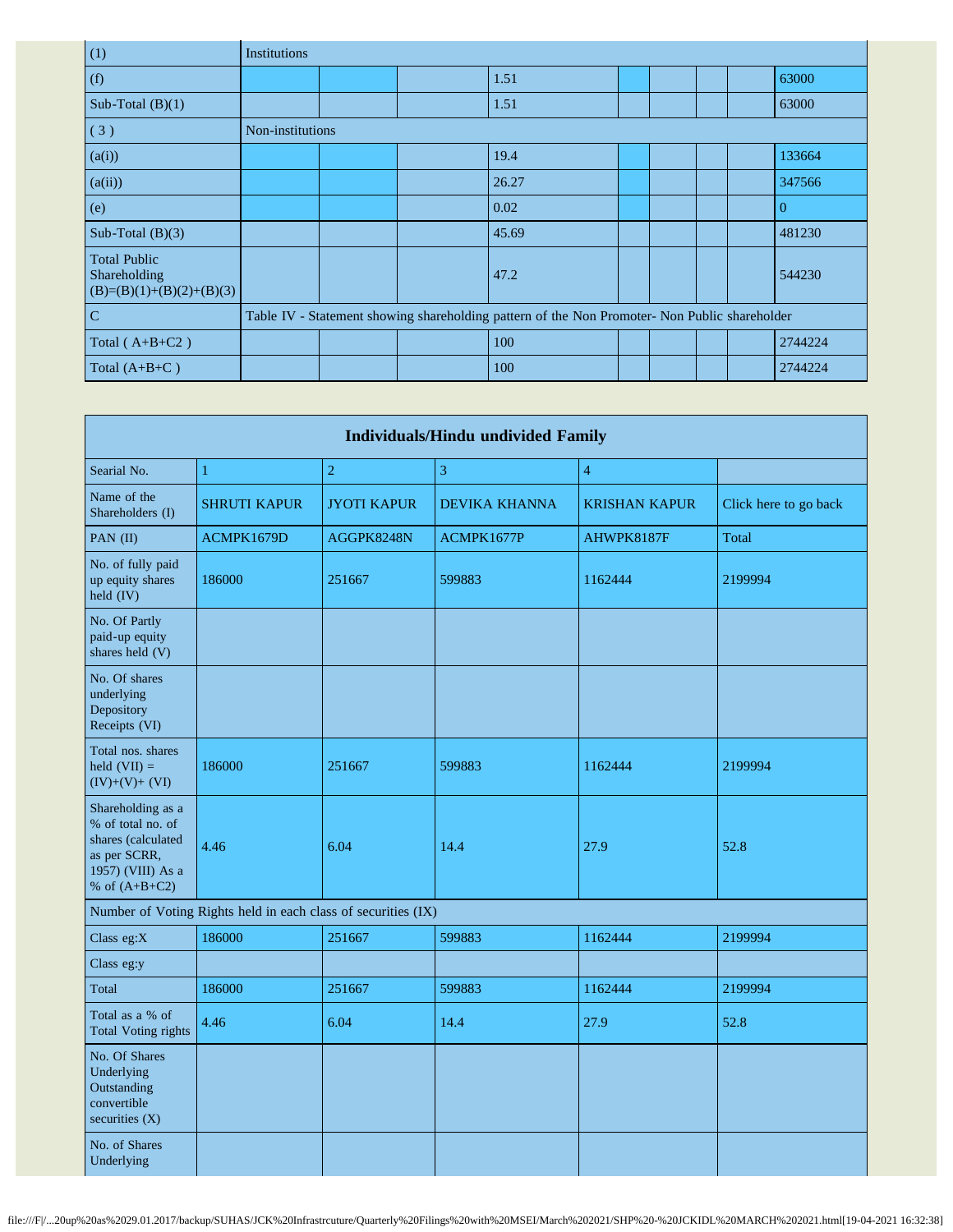| Outstanding<br>Warrants (Xi)                                                                                                                                                             |                                                         |          |          |          |         |
|------------------------------------------------------------------------------------------------------------------------------------------------------------------------------------------|---------------------------------------------------------|----------|----------|----------|---------|
| No. Of Shares<br>Underlying<br>Outstanding<br>convertible<br>securities and No.<br>Of Warrants (Xi)<br>(a)                                                                               |                                                         |          |          |          |         |
| Shareholding, as a<br>% assuming full<br>conversion of<br>convertible<br>securities (as a<br>percentage of<br>diluted share<br>capital) (XI)=<br>$(VII)+(Xi)(a)$ As a<br>% of $(A+B+C2)$ | 4.46                                                    | 6.04     | 14.4     | 27.9     | 52.8    |
| Number of Locked in shares (XII)                                                                                                                                                         |                                                         |          |          |          |         |
| No. $(a)$                                                                                                                                                                                |                                                         |          |          |          |         |
| As a % of total<br>Shares held (b)                                                                                                                                                       |                                                         |          |          |          |         |
|                                                                                                                                                                                          | Number of Shares pledged or otherwise encumbered (XIII) |          |          |          |         |
| No. $(a)$                                                                                                                                                                                |                                                         |          |          |          |         |
| As a % of total<br>Shares held (b)                                                                                                                                                       |                                                         |          |          |          |         |
| Number of equity<br>shares held in<br>dematerialized<br>form (XIV)                                                                                                                       | 186000                                                  | 251667   | 599883   | 1162444  | 2199994 |
| Reason for not providing PAN                                                                                                                                                             |                                                         |          |          |          |         |
| Reason for not<br>providing PAN                                                                                                                                                          |                                                         |          |          |          |         |
| Shareholder type                                                                                                                                                                         | Promoter                                                | Promoter | Promoter | Promoter |         |

|                                                            | <b>Financial Institutions/ Banks</b> |                       |  |  |  |  |  |  |  |
|------------------------------------------------------------|--------------------------------------|-----------------------|--|--|--|--|--|--|--|
| Searial No.                                                | 1                                    |                       |  |  |  |  |  |  |  |
| Name of the<br>Shareholders (I)                            | <b>ICICI BANK LIMITED</b>            | Click here to go back |  |  |  |  |  |  |  |
| PAN (II)                                                   | AAACI1195H                           | Total                 |  |  |  |  |  |  |  |
| No. of fully paid<br>up equity shares<br>held (IV)         | 63000                                | 63000                 |  |  |  |  |  |  |  |
| No. Of Partly<br>paid-up equity<br>shares held (V)         |                                      |                       |  |  |  |  |  |  |  |
| No. Of shares<br>underlying<br>Depository<br>Receipts (VI) |                                      |                       |  |  |  |  |  |  |  |
| Total nos. shares<br>held $(VII) =$<br>$(IV)+(V)+(VI)$     | 63000                                | 63000                 |  |  |  |  |  |  |  |
| Shareholding as a<br>% of total no. of                     |                                      |                       |  |  |  |  |  |  |  |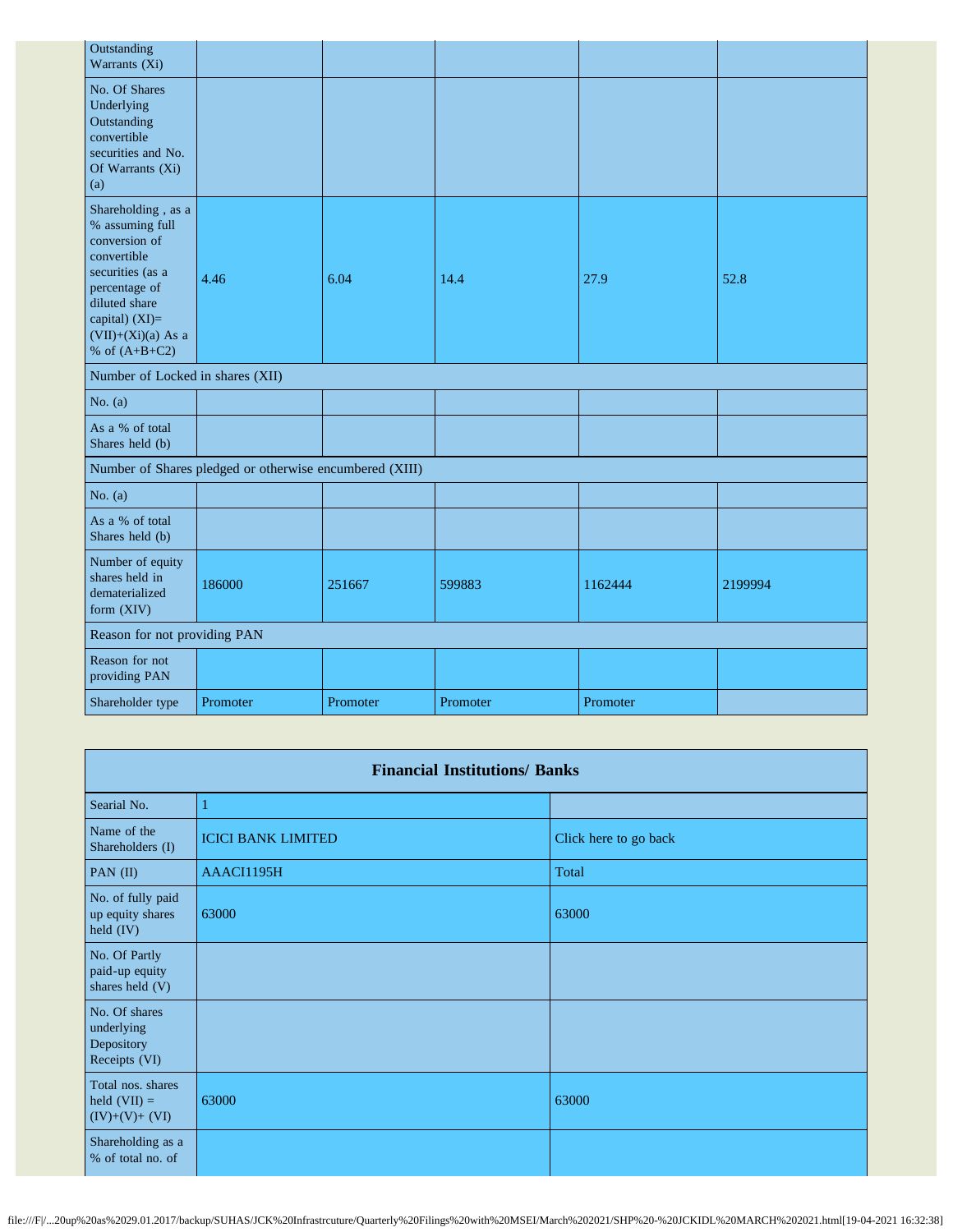| shares (calculated<br>as per SCRR,<br>1957) (VIII) As a<br>% of $(A+B+C2)$                                                                                                         | 1.51                                                          | 1.51  |  |  |
|------------------------------------------------------------------------------------------------------------------------------------------------------------------------------------|---------------------------------------------------------------|-------|--|--|
|                                                                                                                                                                                    | Number of Voting Rights held in each class of securities (IX) |       |  |  |
| Class eg: X                                                                                                                                                                        | 63000                                                         | 63000 |  |  |
| Class eg:y                                                                                                                                                                         |                                                               |       |  |  |
| Total                                                                                                                                                                              | 63000                                                         | 63000 |  |  |
| Total as a % of<br><b>Total Voting rights</b>                                                                                                                                      | 1.51                                                          | 1.51  |  |  |
| No. Of Shares<br>Underlying<br>Outstanding<br>convertible<br>securities (X)                                                                                                        |                                                               |       |  |  |
| No. of Shares<br>Underlying<br>Outstanding<br>Warrants (Xi)                                                                                                                        |                                                               |       |  |  |
| No. Of Shares<br>Underlying<br>Outstanding<br>convertible<br>securities and No.<br>Of Warrants (Xi)<br>(a)                                                                         |                                                               |       |  |  |
| Shareholding, as a<br>% assuming full<br>conversion of<br>convertible<br>securities (as a<br>percentage of<br>diluted share<br>capital) (XI)=<br>(VII)+(X) As a %<br>of $(A+B+C2)$ | 1.51                                                          | 1.51  |  |  |
| Number of Locked in shares (XII)                                                                                                                                                   |                                                               |       |  |  |
| No. $(a)$                                                                                                                                                                          |                                                               |       |  |  |
| As a % of total<br>Shares held (b)                                                                                                                                                 |                                                               |       |  |  |
| Number of equity<br>shares held in<br>dematerialized<br>form (XIV)                                                                                                                 | 63000                                                         | 63000 |  |  |
| Reason for not providing PAN                                                                                                                                                       |                                                               |       |  |  |
| Reason for not<br>providing PAN                                                                                                                                                    |                                                               |       |  |  |

| Individuals - ii. Individual shareholders holding nominal share capital in excess of Rs. 2 lakhs. |                                     |                                     |                              |                                             |                          |
|---------------------------------------------------------------------------------------------------|-------------------------------------|-------------------------------------|------------------------------|---------------------------------------------|--------------------------|
| Searial No.                                                                                       |                                     |                                     |                              |                                             |                          |
| Name of the<br>Shareholders (I)                                                                   | <b>SUDHIR KUMAR</b><br><b>GUPTA</b> | <b>SUSHIL KUMAR</b><br><b>GUPTA</b> | <b>INDU</b><br><b>BALUJA</b> | <b>DEVIDAS NARAINDAS</b><br><b>BUDHRANI</b> | Click here to go<br>back |
| PAN $(II)$                                                                                        | ZZZZZ9999Z                          | AADPG4378G                          | AAGPB1516L                   | ZZZZZ9999Z                                  | Total                    |
| No. of fully paid<br>up equity shares<br>held $(IV)$                                              | 398333                              | 182167                              | 166667                       | 100000                                      | 847167                   |
|                                                                                                   |                                     |                                     |                              |                                             |                          |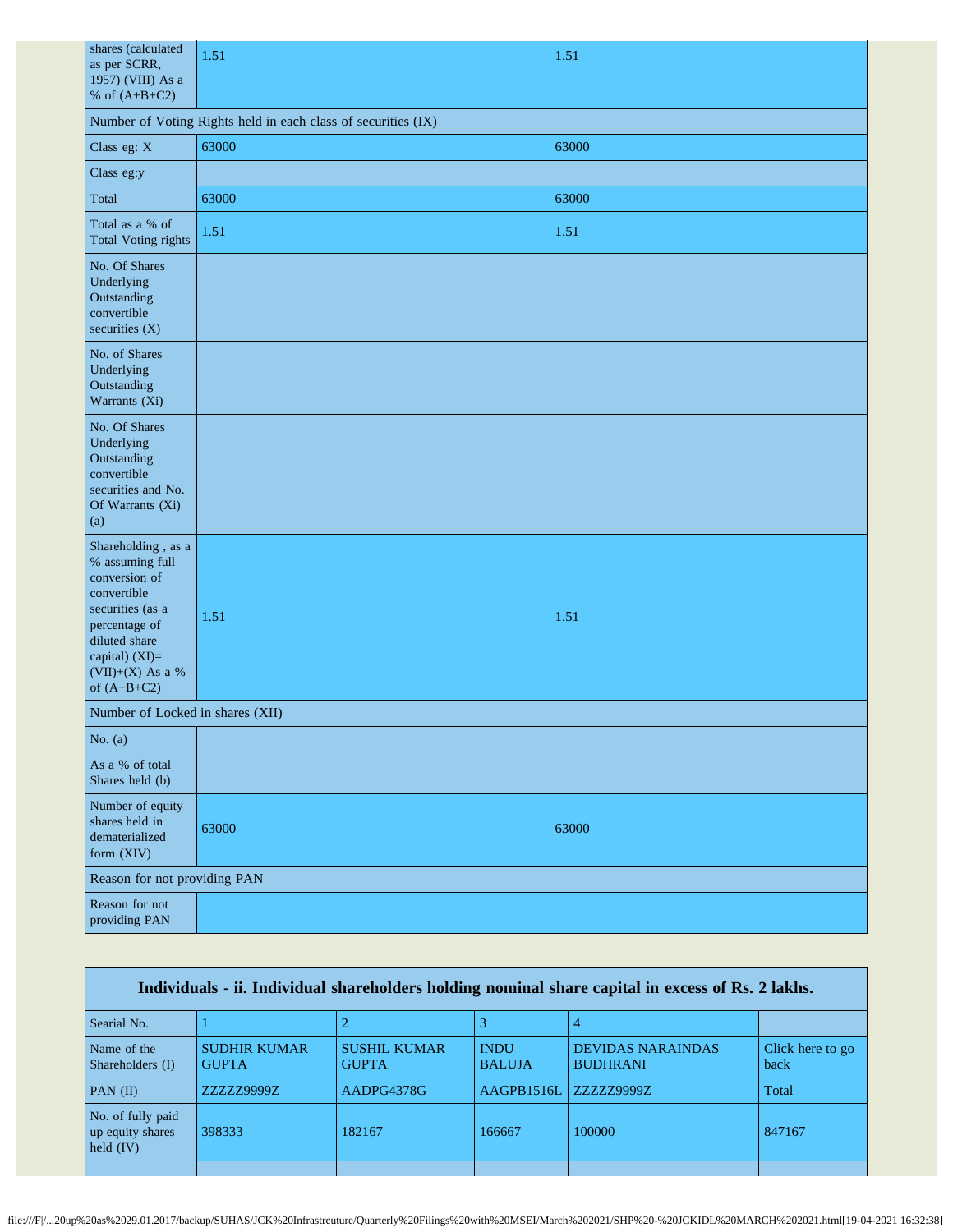| No. Of Partly<br>paid-up equity<br>shares held (V)                                                                                                                                   |                                                               |                  |        |                        |        |
|--------------------------------------------------------------------------------------------------------------------------------------------------------------------------------------|---------------------------------------------------------------|------------------|--------|------------------------|--------|
| No. Of shares<br>underlying<br>Depository<br>Receipts (VI)                                                                                                                           |                                                               |                  |        |                        |        |
| Total nos. shares<br>held $(VII) =$<br>$(IV)+(V)+(VI)$                                                                                                                               | 398333                                                        | 182167           | 166667 | 100000                 | 847167 |
| Shareholding as a<br>% of total no. of<br>shares (calculated<br>as per SCRR,<br>1957) (VIII) As a<br>% of $(A+B+C2)$                                                                 | 9.56                                                          | 4.37             | 4      | 2.4                    | 20.33  |
|                                                                                                                                                                                      | Number of Voting Rights held in each class of securities (IX) |                  |        |                        |        |
| Class eg: X                                                                                                                                                                          | 398333                                                        | 182167           | 166667 | 100000                 | 847167 |
| Class eg:y                                                                                                                                                                           |                                                               |                  |        |                        |        |
| Total                                                                                                                                                                                | 398333                                                        | 182167           | 166667 | 100000                 | 847167 |
| Total as a % of<br><b>Total Voting rights</b>                                                                                                                                        | 9.56                                                          | 4.37             | 4      | 2.4                    | 20.33  |
| No. Of Shares<br>Underlying<br>Outstanding<br>convertible<br>securities (X)                                                                                                          |                                                               |                  |        |                        |        |
| No. of Shares<br>Underlying<br>Outstanding<br>Warrants (Xi)                                                                                                                          |                                                               |                  |        |                        |        |
| No. Of Shares<br>Underlying<br>Outstanding<br>convertible<br>securities and No.<br>Of Warrants (Xi)<br>(a)                                                                           |                                                               |                  |        |                        |        |
| Shareholding, as a<br>% assuming full<br>conversion of<br>convertible<br>securities (as a<br>percentage of<br>diluted share<br>capital) (XI)=<br>$(VII)+(X)$ As a %<br>of $(A+B+C2)$ | 9.56                                                          | 4.37             | 4      | 2.4                    | 20.33  |
| Number of Locked in shares (XII)                                                                                                                                                     |                                                               |                  |        |                        |        |
| No. $(a)$                                                                                                                                                                            |                                                               |                  |        |                        |        |
| As a % of total<br>Shares held (b)                                                                                                                                                   |                                                               |                  |        |                        |        |
| Number of equity<br>shares held in<br>dematerialized<br>form (XIV)                                                                                                                   | $\overline{0}$                                                | $\boldsymbol{0}$ | 166667 | $\boldsymbol{0}$       | 166667 |
| Reason for not providing PAN                                                                                                                                                         |                                                               |                  |        |                        |        |
| Reason for not<br>providing PAN                                                                                                                                                      | Textual Information(1)                                        |                  |        | Textual Information(2) |        |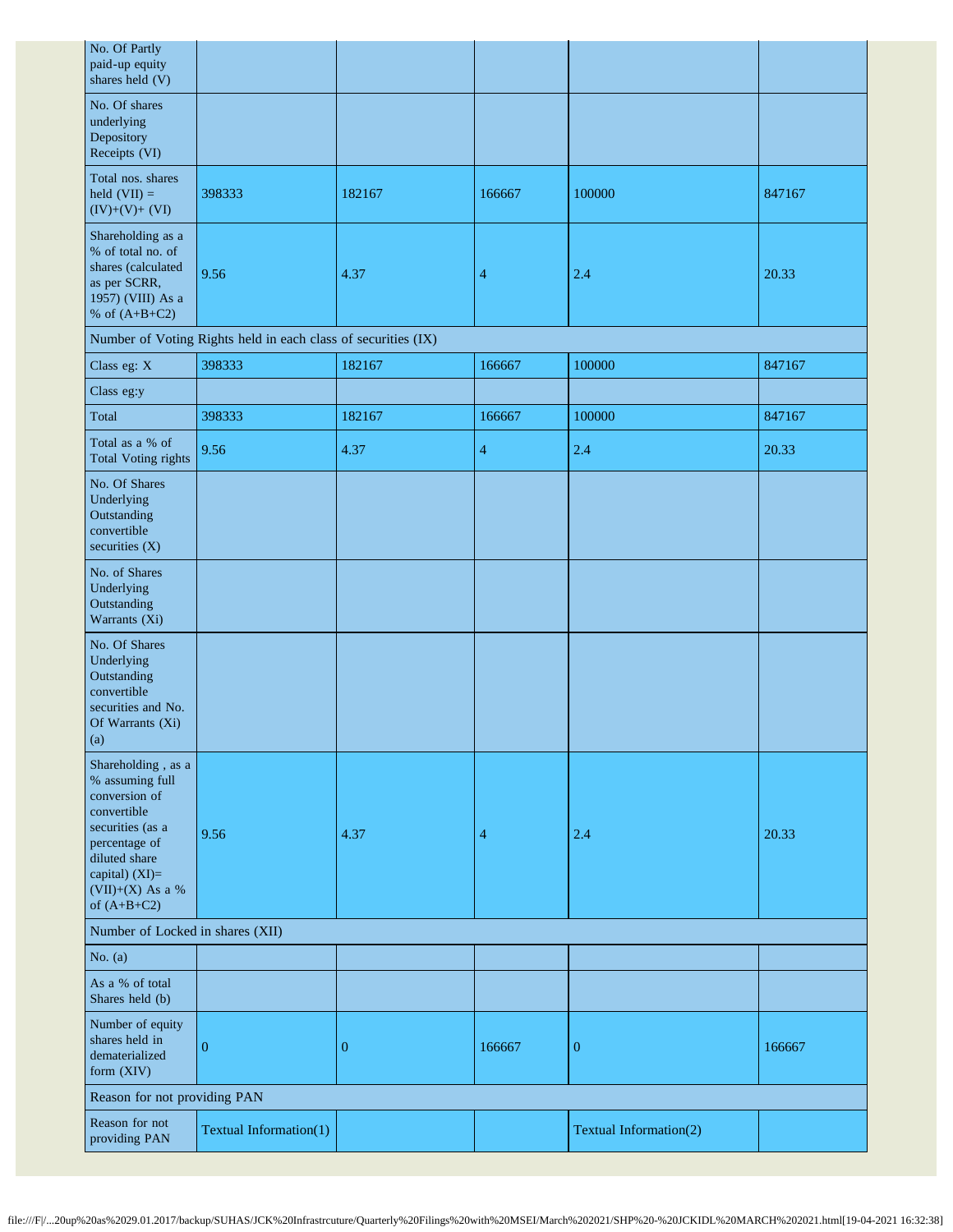| <b>Text Block</b>             |                    |  |  |
|-------------------------------|--------------------|--|--|
| <b>Textual Information(1)</b> | Data not available |  |  |
| <b>Textual Information(2)</b> | Data not available |  |  |

| Any Other (specify)                                                                                                  |                         |                       |  |  |
|----------------------------------------------------------------------------------------------------------------------|-------------------------|-----------------------|--|--|
| Searial No.                                                                                                          | $\mathbf{1}$            |                       |  |  |
| Category                                                                                                             | <b>Bodies Corporate</b> |                       |  |  |
| Category / More<br>than 1 percentage                                                                                 | Category                |                       |  |  |
| Name of the<br>Shareholders (I)                                                                                      |                         | Click here to go back |  |  |
| PAN (II)                                                                                                             |                         | Total                 |  |  |
| No. of the<br>Shareholders (I)                                                                                       | 1                       | 1                     |  |  |
| No. of fully paid<br>up equity shares<br>held (IV)                                                                   | 667                     | 667                   |  |  |
| No. Of Partly<br>paid-up equity<br>shares held (V)                                                                   |                         |                       |  |  |
| No. Of shares<br>underlying<br>Depository<br>Receipts (VI)                                                           |                         |                       |  |  |
| Total nos. shares<br>held $(VII) =$<br>$(IV)+(V)+(VI)$                                                               | 667                     | 667                   |  |  |
| Shareholding as a<br>% of total no. of<br>shares (calculated<br>as per SCRR,<br>1957) (VIII) As a<br>% of $(A+B+C2)$ | 0.02                    | 0.02                  |  |  |
| Number of Voting Rights held in each class of securities (IX)                                                        |                         |                       |  |  |
| Class eg: X                                                                                                          | 667                     | 667                   |  |  |
| Class eg:y                                                                                                           |                         |                       |  |  |
| Total                                                                                                                | 667                     | 667                   |  |  |
| Total as a % of<br><b>Total Voting rights</b>                                                                        | 0.02                    | 0.02                  |  |  |
| No. Of Shares<br>Underlying<br>Outstanding<br>convertible<br>securities $(X)$                                        |                         |                       |  |  |
| No. of Shares<br>Underlying<br>Outstanding<br>Warrants (Xi)                                                          |                         |                       |  |  |
| No. Of Shares<br>Underlying<br>Outstanding<br>convertible                                                            |                         |                       |  |  |